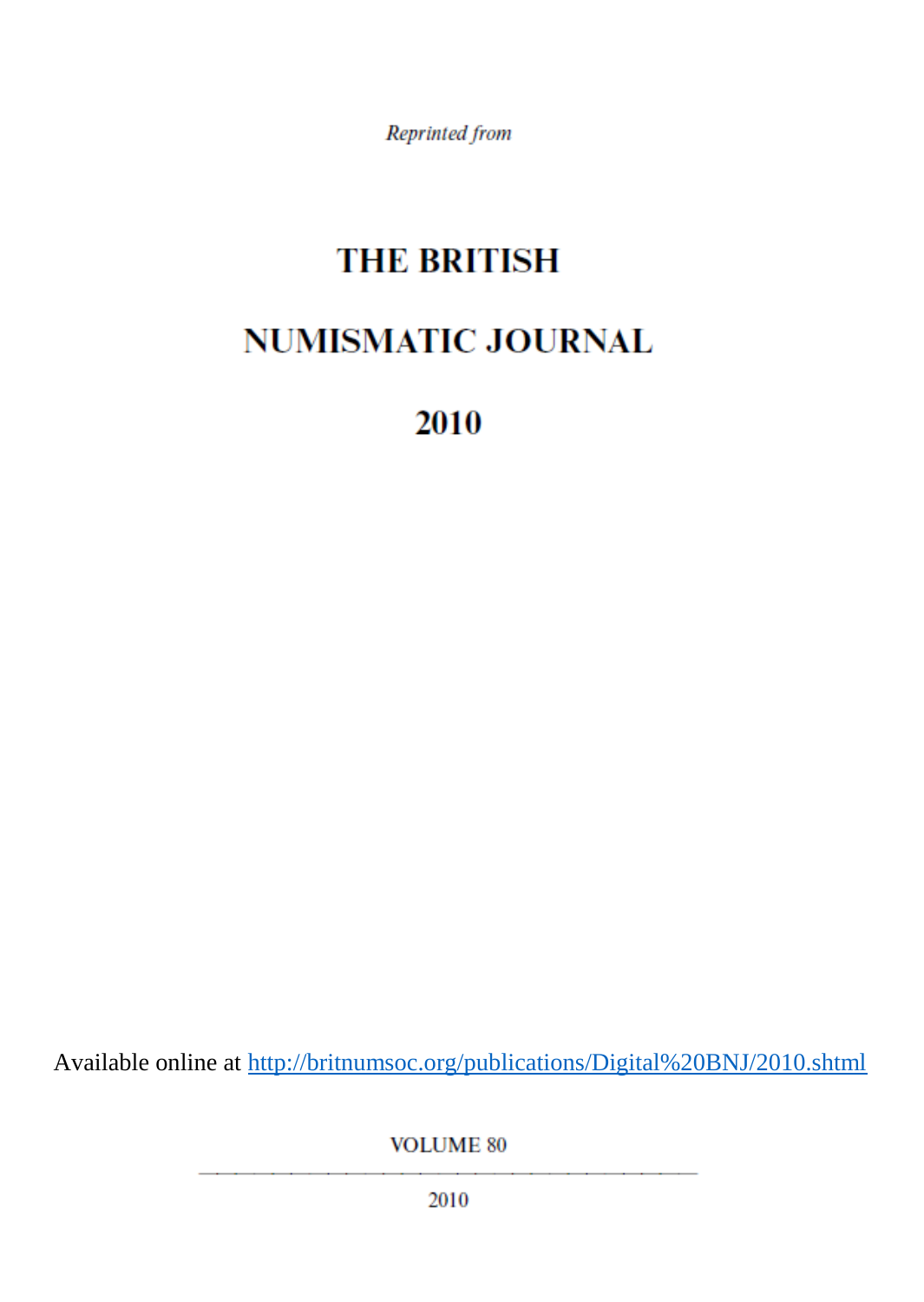MARK STOCKER

### **Introduction**

THE crown piece of 1935, popularly known as the 'Waitangi Crown' because of its reverse design and exergue inscription (Fig. 1), occupies a special place in the numismatic history of New Zealand. As a work of art, it is surely less startling than the British Silver Jubilee crown of the same year by the same designer, Percy Metcalfe, which depicts a bareheaded St George on a clockwork horse vanquishing 'a very angular wounded dragon' (Fig. 2).1 But whereas almost three-quarters of a million of the latter coins were produced, there were just 1,128 Waitangi Crown pieces. Already classified by Allan Sutherland in his *Numismatic History of New Zealand* (1941) as 'very scarce', it is the rarest New Zealand non-gold coin apart from the so-called 1879 'Pattern Penny' by Allen & Moore of Birmingham, which is properly accorded token status.2 Why were so few crowns produced, even for a Dominion whose population barely exceeded one and a half million at the time? Although the surviving documentation fails to answer this question explicitly, several possible explanations are offered at the end of this article.



Fig. 1. The Waitangi Crown (diameter 39 mm).



Fig. 2. Percy Metcalfe's 1935 Crown (diameter 39 mm).

*Acknowledgements*. This article was originally presented as a paper at the third conference of the Numismatic Association of Australia, Macquarie University, on 29 November 2009. I am most grateful to Philip Attwood, Ann Compton, Rosi Crane, Dr Edward Hanfling, Colin Pitchfork, Martin Purdy, Iain Sharp, Dr Allan Sutherland, Dr Patricia Wallace and Dr Philip Ward-Jackson for their assistance with the article.

1 Seaby 1985, 165–6.

2 Sutherland 1941, 111–12.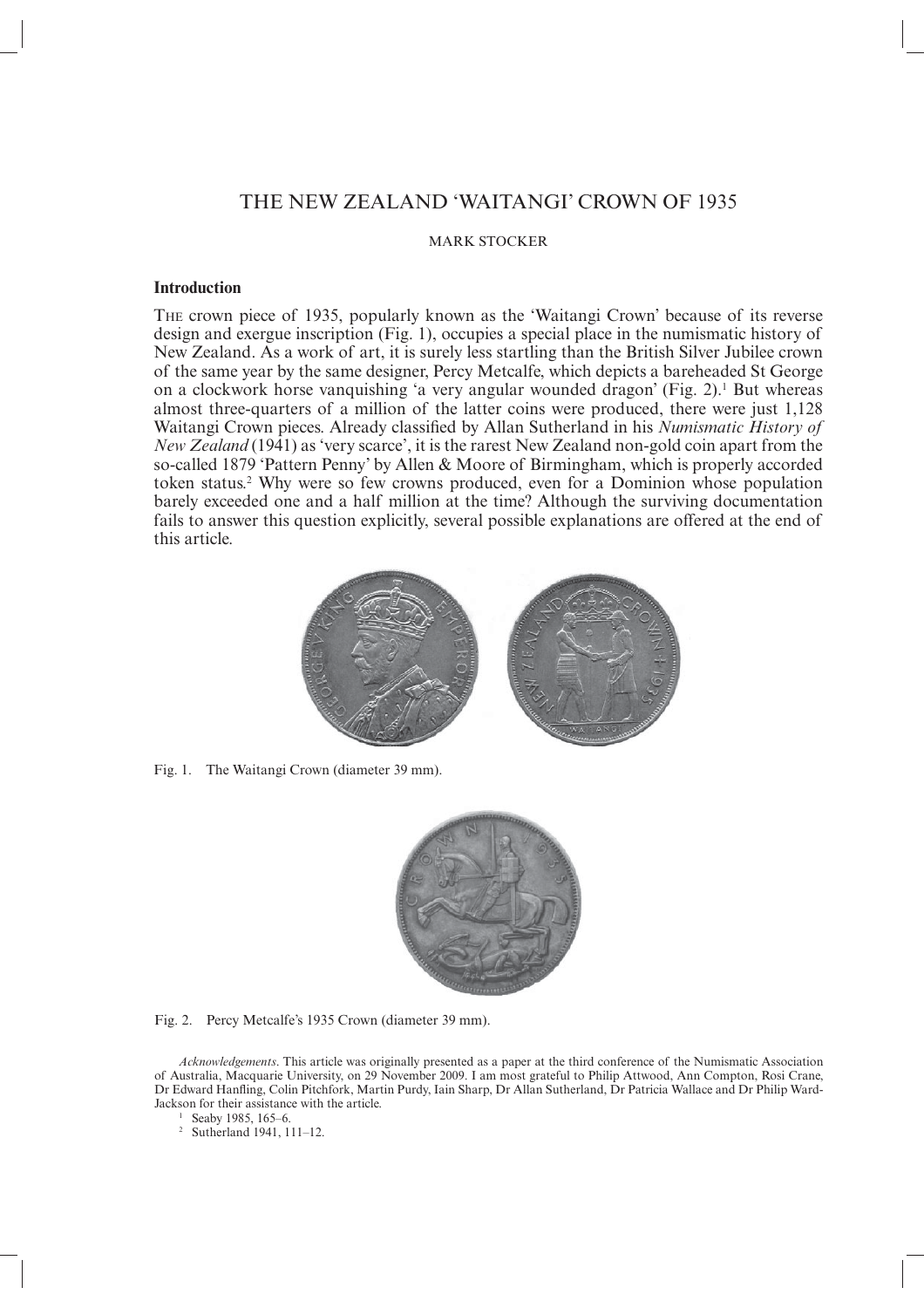While the coin's rarity and attendant monetary value have understandably preoccupied collectors, further factors underlie its numismatic and aesthetic interest. The crown raises still highly relevant cultural questions of Maori and Pakeha (New Zealand European) identity and how New Zealand in the 1930s viewed and reconstructed its past. In examining the circum stances behind the crown's design and production, this article will also explore the relationship between a dominant New Zealand Minister of Finance, Gordon Coates, and his equally imperious counterpart at the Royal Mint, the Deputy Master, Sir Robert Johnson.<sup>3</sup> Art historical questions of what was later called Art Deco design and its critics will be raised. Another important consideration is the role and response of the recently founded (1931) New Zealand Numismatic Society in relation to the coin. Its documentation is relatively better than that for the 1939–40 halfpenny, penny and commemorative half-crown.<sup>4</sup> This is partly thanks to the extensive and still uncatalogued papers deposited at the Auckland Central Library of that dominant figure in mid-twentieth century New Zealand numismatics, Allan Sutherland  $(1900-1967)$ .<sup>5</sup> Further invaluable documentation of the coin's lengthy design process survives in Royal Mint files at the National Archives, Kew, in the form of correspondence, memoranda and, importantly, illustrations of trial designs. Less copious but still useful are early transactions of the New Zealand Numismatic Society.

#### **Why was the crown issued?**

One of the earliest recorded references to a crown piece is in the draft typescript of a letter dated 17 October 1933 from Sutherland to the Secretary of the Treasury, A.D. Park. Sutherland was directed by the Council of the New Zealand Numismatic Society, as its honorary secretary, to submit a proposal for a limited issue of crowns 'in specimen or collectors' sets, on the lines of the Imperial practice'. Although crowns were common currency neither in Britain nor in New Zealand, Sutherland stated that 'every time there is a change in the design of Imperial coins, a new crown is issued to keep the denomination alive, and incidentally, the profit to the State is considerable'. Such language was calculated to appeal to a senior Treasury official and befi tted the man who later became editor-in-chief of *New Zealand Parliamentary Debates* (1957–62). Sutherland recommended 'no fewer than 10,000 collectors' sets to be sold from the Royal Mint', claiming that 'the demand for specimens of an entirely new coinage, such as the New Zealand issue, should be equally as great, if not greater – if the designs are attractive'.<sup>6</sup> Sutherland was well placed to make this submission through his membership of the governmentappointed coinage design committee convened by Coates. It had recently been working with the Royal Mint on New Zealand's first national coinage, which featured new reverse designs from the half-crown to the threepence, by George Kruger Gray. These were on the verge of completion and circulation at the time.7 In a personal letter to Park, Sutherland reiterated the point and drafted a helpful public announcement stating that 'Single specimens of the first issue of the crown will not be available other than in collectors' sets, the issue of which will be strictly limited'. Future crowns, he believed, would be 'sought after', not only by collectors wanting specimen sets but also by non-collectors aspiring 'to possess an unusual or large coin'.8

- <sup>3</sup> For Coates, Johnson and the 1933 coinage reverse designs see Stocker 2005.
- 4 Sutherland 1941, 277-9; Hargreaves 1972, 154–6. An article on these coins is currently in preparation.
- 5 Sutherland is a surprising omission from *The Dictionary of New Zealand Biography*. For his obituary see Stagg ['G.T.S.'] 1968, 125–7.
- 6 Allan Sutherland Papers, Special Collections, Auckland Central Library. Allan Sutherland to A.D. Park, 17 October 1933 (copy).

7 Stocker 2005.

8 Allan Sutherland Papers, Sutherland to Park, 17 October 1933 (copy).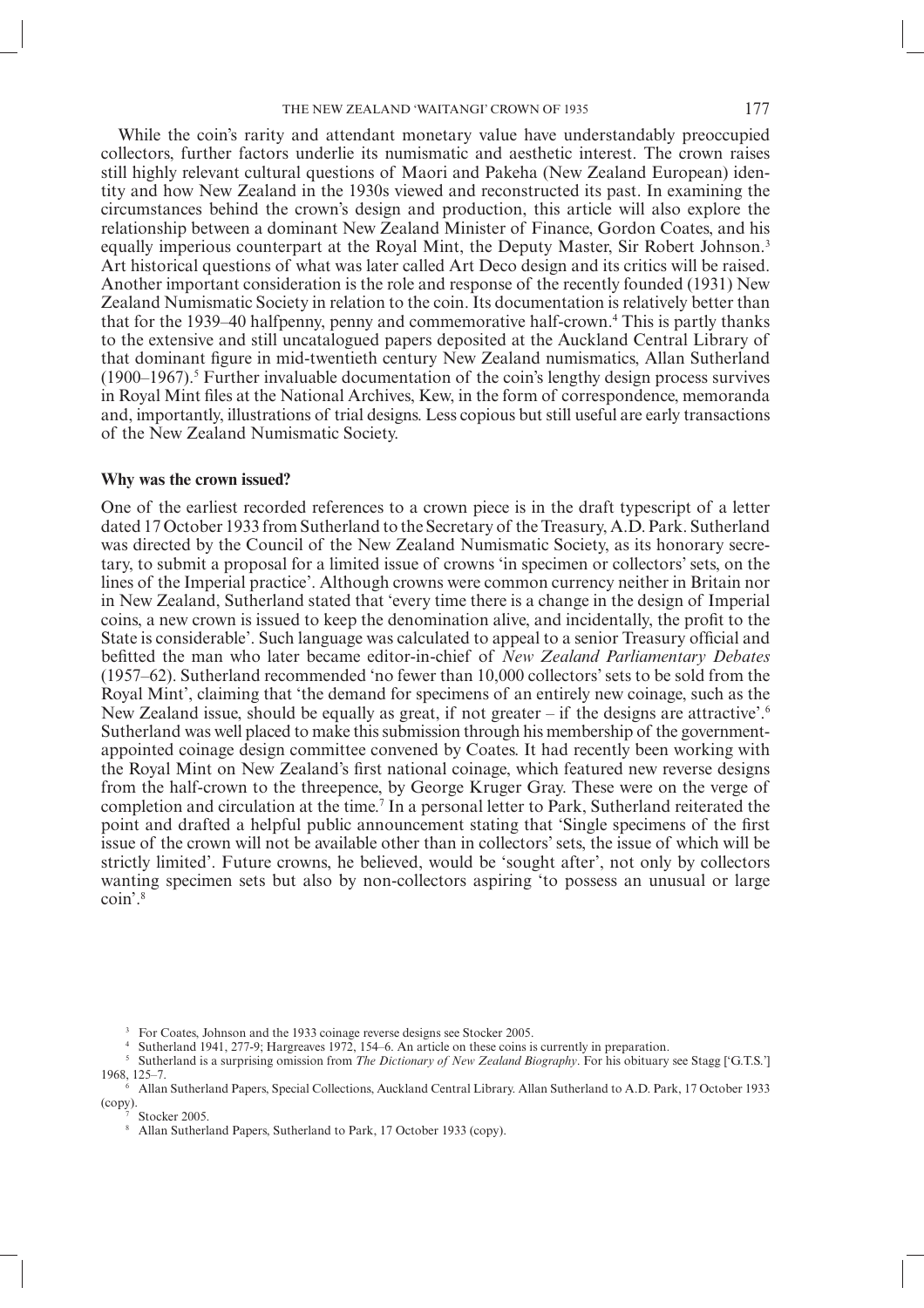### **Commemorating Waitangi**

Sutherland – and the Society – proved persuasive. Before the matter became public knowledge, at a meeting on 15 January 1934, members 'expressed gratification at the decision of the Government to issue crown pieces for numismatists, in keeping with the Imperial practice'. The crown reverse would 'bear a Waitangi design', to honour the name, location and political significance of New Zealand's formative constitutional document, the Treaty of Waitangi, signed between Maori and Pakeha representatives in 1840.<sup>9</sup> Privately, Sutherland expressed reservations about the suitability of the subject matter, sentiments that were shared by Professor John (later Sir John) Rankine Brown, President of the Society and a fellow design committee member. This was because 1940, the centenary of the Treaty, seemed to them a more appropriate date of issue for such a coin. Furthermore, at the time, the Society itself was planning to commission a limited edition medal to be struck in honour of the Governor-General, Charles Bathurst, Viscount Bledisoe and 'the nationalisation of Waitangi' (Fig. 3).<sup>10</sup> The *mana* (spiritual power and prestige) of this medal would inevitably be somewhat compromised by a large, high value coin on sale to the general public. But any such numismatic sensibilities were swept aside by Coates, who was hardly disposed to wait another six years for the centenary. Brown was left to complain impotently of how 'politics… entered the question'.11



Fig. 3. James Berry, Bledisloe Medal for the New Zealand Numismatic Society, 1934 (presented 1935) (diameter 51 mm).

Waitangi dominated the news at the time and marked a welcome diversion from the economic depression. Bledisloe had organised and personally contributed towards the purchase of the Mangungu Mission House, where the Treaty was signed, together with surrounding land. The site was formally dedicated to the people of New Zealand at the anniversary celebrations of 5–6 February 1934. Before a crowd of some six thousand Maori and four thousand Pakeha, a newly erected thirty metre flagstaff, two visiting naval ships and a guard of honour of 150, Bledisloe laid the foundations for a new *whare runanga* (meeting house) on which was inscribed '*Ko te papepae tapu o te tiriti o Waitangi*' ('the sacred threshold of the treaty of Waitangi').12 The event has been widely regarded as marking 'the modern history of Waitangi and of the Treaty'.13 Coates capitalised on the occasion by going public on the proposed coin. Under the headline 'Waitangi Emblem: New Five-Shilling Piece', the *Auckland Star* reported the Finance Minister's announcement 'at the conference with the Maoris today'

<sup>9</sup> Royal Numismatic Society of New Zealand 2005, 15<sup>th</sup> meeting, 15 January 1934. For an excellent account of the Treaty of Waitangi see King 2003, 151–67.<br><sup>10</sup> Royal Numismatic Society of New Zealand 2005, 16<sup>th</sup> meeting, 6 February 1935.

<sup>&</sup>lt;sup>11</sup> Allan Sutherland Papers, James Rankine Brown to the Revd D.C. Bates, 8 February 1934.

<sup>12</sup> Renwick 2004, 103–4.

<sup>13</sup> Renwick 2004, 102.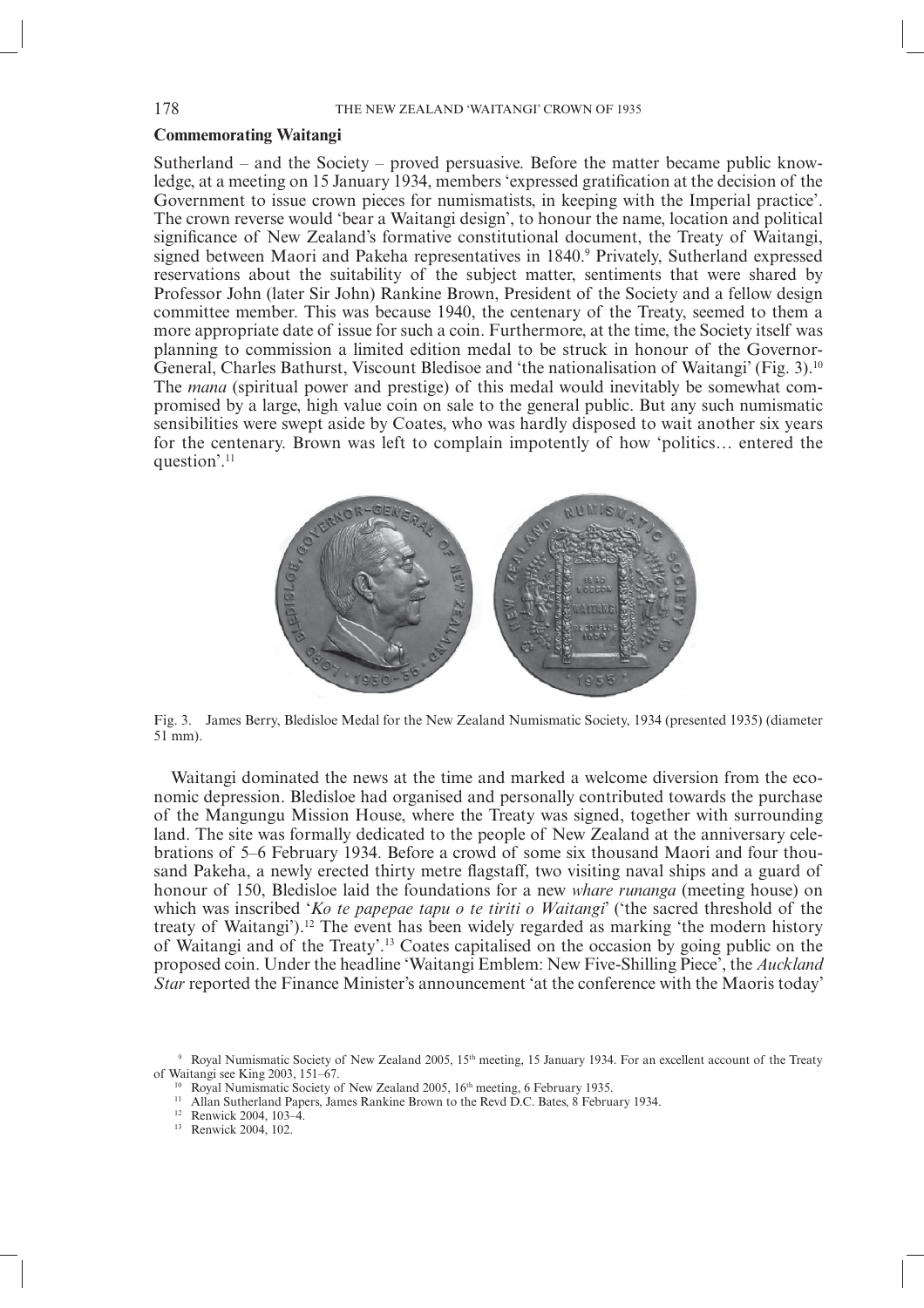that 'the five-shilling piece of the new Dominion coinage will be a representation of the signing of the Treaty of Waitangi':

The Minister said the decision had been made early that morning [sic]… the representation of the treaty scene would include the figures of the first Governor of New Zealand, Captain William Hobson, R.N., the Rev. Henry Williams, one or two other missionaries, Tamati Waka Nene and other chiefs. The pictorial representation would convey the message that the treaty meant everything to the people of New Zealand. Like the half crown and sixpence which have recently been put into circulation, the new five shilling piece was designed by Mr George Kruger Gray.14

### **Rejected designs by James Berry and Kruger Gray**

This last statement was both premature and inaccurate. The person entrusted with providing the initial designs was in fact James Berry (1906–1979), a Wellington-based commercial artist who was then at the outset of his career as one of New Zealand's most successful and prolific designers of coins, medals and stamps.15 The circumstances of his commission are unclear, but it seems likely that Berry was approached either by the design committee or by Sutherland himself. He was also commissioned to design the Numismatic Society's Bledisloe and Waitangi medal, mentioned above. In his correspondence with Sutherland, Berry adopted a polite, almost deferential tone, and asked him whether 'twelve or fi fteen guineas' was a suitable fee to request from the Treasury for his work.<sup>16</sup> Berry's drawings were primarily intended, as Sutherland stated, to serve as guidelines for 'the coinage artist attached to the Royal Mint in the preparation for the design'. Sutherland later explained to Johnson how the design was 'taken from the bas relief of a Wellington statue showing Maori chiefs signing the Treaty'.17 This referred to one of Alfred Drury's bronze reliefs on the pedestal of his Queen Victoria Memorial in Wellington (1902–5), whose design would in turn be reproduced on the 1940 Reserve Bank of New Zealand ten shilling banknote.<sup>18</sup> Sutherland believed that 'there is no overcrowding as one might expect' in the composition.<sup>19</sup> A surviving drawing (Fig. 4) that correlates with this description is reproduced in J.R. Tye's monograph, *The Image Maker: The Art of James Berry* (1984), but this suggests a conclusion different from Sutherland's.



Fig. 4. James Berry, design for crown, 1933.

- <sup>14</sup> *Auckland Star*, 7 February 1934. For William Hobson see Moon 1998; for Tamati Waka Nene see Ballara 1990.
- <sup>15</sup> Tye 1984.
- <sup>16</sup> Allan Sutherland Papers, James Berry to Sutherland, undated (March 1934).
- <sup>17</sup> Allan Sutherland Papers, Sutherland to Robert Johnson, 11 April 1934 (copy).
- Stocker 2001, 17–23.
- <sup>19</sup> Allan Sutherland Papers, Sutherland to Johnson, 11 April 1934 (copy).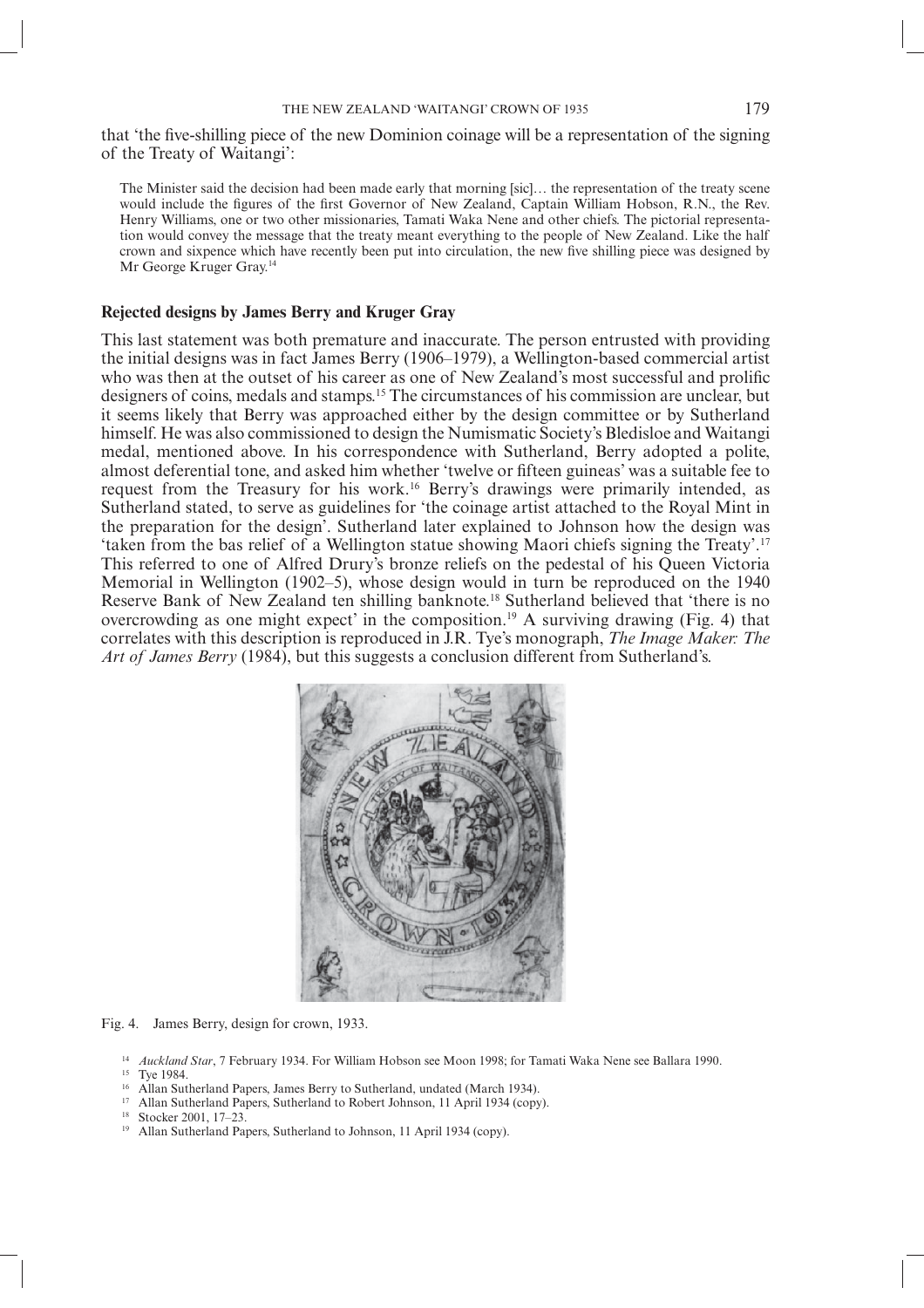The Royal Mint Standing Committee on Coins, Medals and Decorations met in June 1934, when it considered two pairs of designs for the crown. Their authorship was not identified but all of them were probably by Berry. The sole surviving design in the Royal Mint album at the National Archives is a photograph of a plaster relief (Fig. 5), which bears the initials of both Berry and Kruger Gray. Clearly the latter had modelled one of Berry's designs and from archival evidence, this had been executed relatively rapidly. The relief corresponds to Berry's description of an alternative design to the group of chiefs, which 'will depict the two main figures Captain Hobson & Waka Nene & something symbolic of Waitangi in the background'.20 In the event, the only background feature is the inscription 'WITANGI 1840'. Maori spelling was not Kruger Gray's forte, as he ruefully recognised when it was too late. Kruger Gray had little faith in either the group design – 'the signing of the Treaty he thought impossible for a metal coin<sup>'21</sup> – or indeed in his model of the alternative with two figures: 'I'm afraid it is pretty bad'. He claimed that Hobson's uniform, as depicted in 'the Drawing which the New Zealand people have made', was 'quite incorrect' and he had thus altered it to the best of his knowledge, using a print dating from 1848. He had, however, 'followed the design in the main', including, for instance, a decorative frame based on traditional Maori rafter patterns (*kowhaiwhai*).<sup>22</sup>



Fig. 5. James Berry and George Kruger Gray, model for crown, 1934 (photograph of plaster relief).

In the event, neither pair appealed to the Committee, which was 'unanimously of the opinion that the designs as submitted by the Dominion were quite unsuitable for a coin or even a small medal'. They were considered 'too pictorial in character and, moreover, included far too much detail for successful representation in metal or coin size. Mr. Kruger Gray's modelled design received no commendation'. When pressed by Johnson to indicate a preference, the Committee conceded that the design with two figures 'offered greater possibilities'. Sir William Goscombe John, a distinguished survivor of the New Sculpture movement, 'suggested that Mr. Metcalfe should be invited to try his hand'. Although A.D. (Athol) Mackay, the Finance Officer at the New Zealand High Commission and a major figure in subsequent negotiations over the coin, rightly believed that the authorities back home 'would not welcome

Allan Sutherland Papers, Berry to Sutherland, 6 March 1934.

<sup>&</sup>lt;sup>21</sup> National Archives/PRO MINT 20/1266, Robert Johnson, memorandum, 30 May 1934.

<sup>22</sup> PRO MINT 20/1266, George Kruger Gray to Johnson, 11 June 1934. Several days earlier Johnson had forwarded published portraits of Hobson and Nene to Kruger Gray, which had been supplied by Coates. In reference to Nene, Johnson wrote: 'Personally I do not see that you will be able to reproduce this villainous looking chap on a piece the size of a crown and, in any case, a full faced likeness is not much good to you' (PRO MINT 20/1266, Johnson to Kruger Gray, 31 May 1934). In probable confirmation of this, Kruger Gray makes no specific mention of either portrait.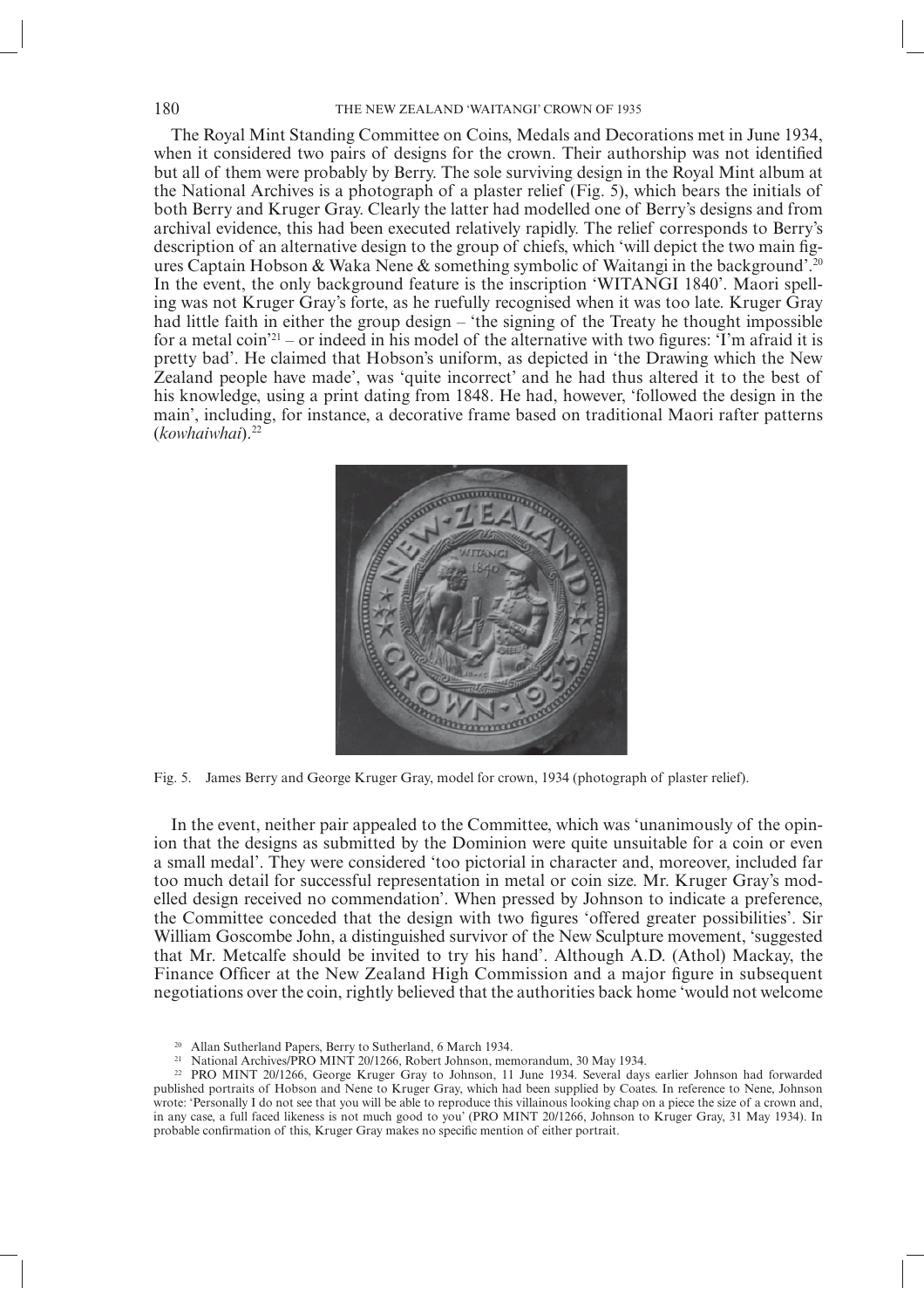the abandonment of the ideas submitted, nor of any considerable departure from the designs', after lengthy discussions the Committee suggested that 'alternative designs commemorating the Waitangi treaty by approved medallists in this country [Great Britain] could, if desired, be submitted'.<sup>23</sup> We hear no more from the disaffected Kruger Gray, but within six weeks Percy Metcalfe's first designs for the crown were being considered by the Committee.

#### **Percy Metcalfe's first design**

Their visual origins deserve speculation. Berry had earlier told Sutherland that he had 'also drawn an alternative centre piece with the two figures keeping the crown between the heads'.<sup>24</sup> Perhaps Metcalfe received such a drawing, as his designs correspond to this description. However, there is little or no visual evidence to suggest any further involvement by Berry in the design. At the June meeting, Goscombe John had suggested that 'something might be made of the figures if they were treated  $\ldots$  say, after the manner of Flaxman'.<sup>25</sup> He was probably thinking of John Flaxman's famous Wedgwood jasper relief, *Mercury Uniting the Hands*  of Britain and France (1787), where personifications of the two nations, rendered in strict profile, shake hands to commemorate the Anglo-French Commercial Treaty of 1786.<sup>26</sup> Metcalfe modified Flaxman's graceful Neo-classical aesthetic into a contemporary Art Deco idiom, which is at once more hard-edged and virile. The static, profiled figures are strongly evocative of the Egyptian Revival, which was a significant Art Deco sub-style.<sup>27</sup> Metcalfe's work in turn has close affinities with that of the sculptor Charles Sargeant Jagger, who had earlier employed him as a studio assistant and was a fellow Yorkshireman and Royal College of Art graduate to boot.28 Prior to Jagger's untimely death in November 1934, he was Metcalfe's staunch advocate on the Advisory Committee.

At the next Advisory Committee meeting in late July, Metcalfe's first design, in the form of photographs of a 3-inch diameter model, 'was generally approved of and considered a distinguished work' (Fig. 6). Minor improvements were, however, suggested. Hobson's right trouser leg 'should not be quite so tubular in form, and if possible, the boot should not be concealed behind the foot of the Maori chieftain. Strap trousers were probably worn at the date in question'. Hobson's chest was considered 'a little too "bombé" and might be improved', while the accuracy of his military stripes needed verification.<sup>29</sup>



Fig. 6. Percy Metcalfe, first design for crown reverse, July 1934.

- 26 See Bindman 1979, 48, 64–65.
- 27 See Frayling 2003.
- 28 Forrester 2006, 22.
- <sup>29</sup> PRO MINT 25/2, RMAC, 85<sup>th</sup> meeting, 27 July 1934.

<sup>&</sup>lt;sup>23</sup> National Archives PRO MINT 25/2, Royal Mint Advisory Committee, 84<sup>th</sup> meeting, 13 June 1934. For Athol Mackay, see McKinnon 2003, 182–3.

<sup>24</sup> Allan Sutherland Papers, Berry to Sutherland, 6 March 1934.

<sup>25</sup> PRO MINT 25/2, as in n.23.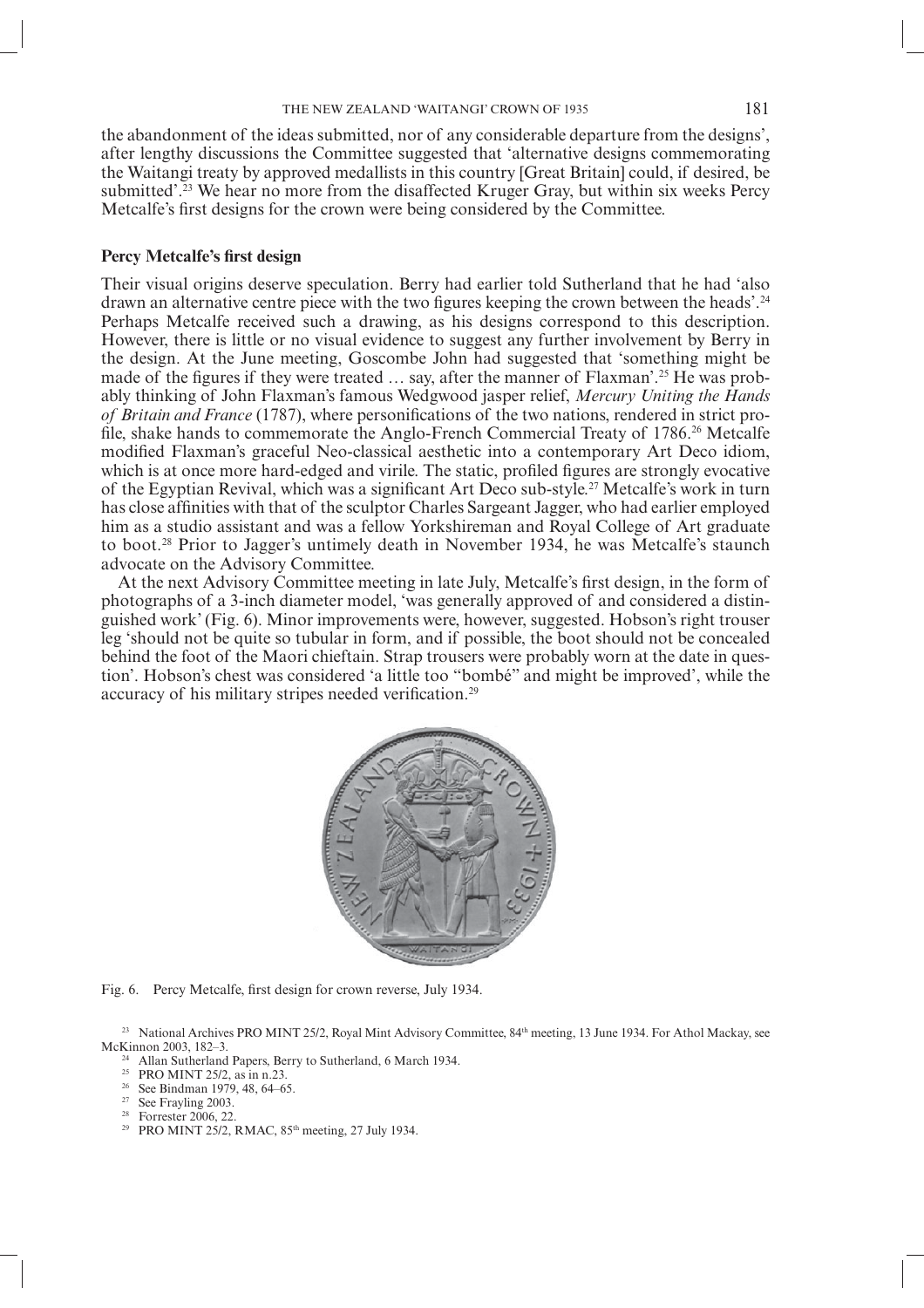Questions over the date were also raised; 1933 was initially used to be consistent with the other new coins, but this appeared odd in view of the fact that the crown could not hope to be struck before late 1934. Neither the Advisory Committee nor Metcalfe himself appear to have been properly briefed about the particular significance of the events at Waitangi in the previous February. In terms of historical accuracy, it was asked 'Should Capt. Hobson be shown wearing a beard and whiskers?'30 Advice was also sought on the accuracy of Nene's features. While Mackay believed that his hair was 'not quite correct', there is no recorded mention of the absence of *moko* (facial tattooing). The latter would, however, feature in all of Metcalfe's subsequent designs. Mackay expressed reservations about the rendering of Nene's ceremonial cloak, which he believed 'should be definitely of small feathers'.<sup>31</sup> This was not necessarily correct. In his pioneering history of the signing of the Treaty of Waitangi, William Colenso claimed that a variety of cloaks were worn for the occasion, including 'splendid looking' new woollen ones, probably of French manufacture, while other Maori wore customary and in some cases European dress.32 According to Patricia Wallace, it is likely that Nene wore a *kahu kuri* or dog skin cloak.<sup>33</sup> He surely wore nothing quite like Metcalfe's creation, which looks as if it were composed of neat rows of plantains. Metcalfe's hard-edged style, while unquestionably powerful, was less suitable in this context than the more delicately pictorial approach of Kruger Gray. Understandably, neither artist could claim cultural familiarity with the subject matter involved, and both of them had earlier encountered difficulties in the naturalistic rendition of the kiwi for a lower denomination reverse.<sup>34</sup>

#### **The interventions of Gordon Coates**

Photographs of the designs reached Wellington in early September 1934. Coates responded discouragingly by requesting temporary suspension of work, pending 'further instructions'.<sup>35</sup> He eventually sent these to Mackay in a telegram of mid-November. Coates found Metcalfe's designs 'disappointing, especially as regards features, neither faces [sic] bear any resemblance to personalities intended to be depicted'. He itemised the following faults: 'Firstly: Wrong leg forward. Secondly: Both legs too rigid as Maori not seen with legs quite straight but always on the alert. Thirdly: Right leg and left forearm of Maori too unshapely, and right arm unduly long'. Unless the cloak could be correctly reproduced, Coates suggested its replacement with a flaxen *piupiu* kilt, with the implication that Nene's torso be left naked, like that of a common Maori warrior. In retrospect, the very notion of the 'topless' Nga Puhi tribe *rangatira* (chieftain) signing the treaty appears a graver solecism than Metcalfe's cloaked figure, for all its inaccuracies. Coates also instructed that Metcalfe be provided with photographs taken of Maori at the recent celebrations that featured in the *Auckland Weekly News*. These would assist him 'with regard to following points smooth modelling and proportion(s) powerful limbs also typical posture of figures, also correct position of cloak' [sic].<sup>36</sup> Lastly, and perhaps most persuasively, Coates recommended a smaller crown motif.

In a letter to Mackay, Sutherland echoed Coates's sentiments:

…negotiations have been proceeding with alternative [designs]. It was ever thus. We do not mind the delay so long as we get a good design. The last design submitted was prepared by Metcalfe who was unsuccessful with our other designs... The only difficulty about the latest design is that Metcalfe is an 'impressionist' and his style is not in keeping with Kruger Gray's more natural style shown in the coins already issued. The series should be uniform in treatment. This means a little further delay.<sup>37</sup>

<sup>37</sup> Allan Sutherland Papers, Sutherland to Mackay, 25 October 1934 (copy).

<sup>30</sup> PRO MINT 20/1266, Johnson to A.D. Mackay, 30 July 1934 (copy).

<sup>31</sup> PRO MINT 25/2, as in n.29.

<sup>&</sup>lt;sup>32</sup> Colenso 1890, 15.

<sup>&</sup>lt;sup>33</sup> Patricia Wallace, e-mail to the author, 21 November 2009. See also Wallace 2007.

<sup>34</sup> Stocker 2005.

<sup>35</sup> PRO MINT 20/1266, Mackay to Johnson, 6 November 1934.

<sup>36</sup> PRO MINT 20/1266, Government (Gordon Coates) to High Commissioner (Thomas Wilford), 13 November 1934 (copy).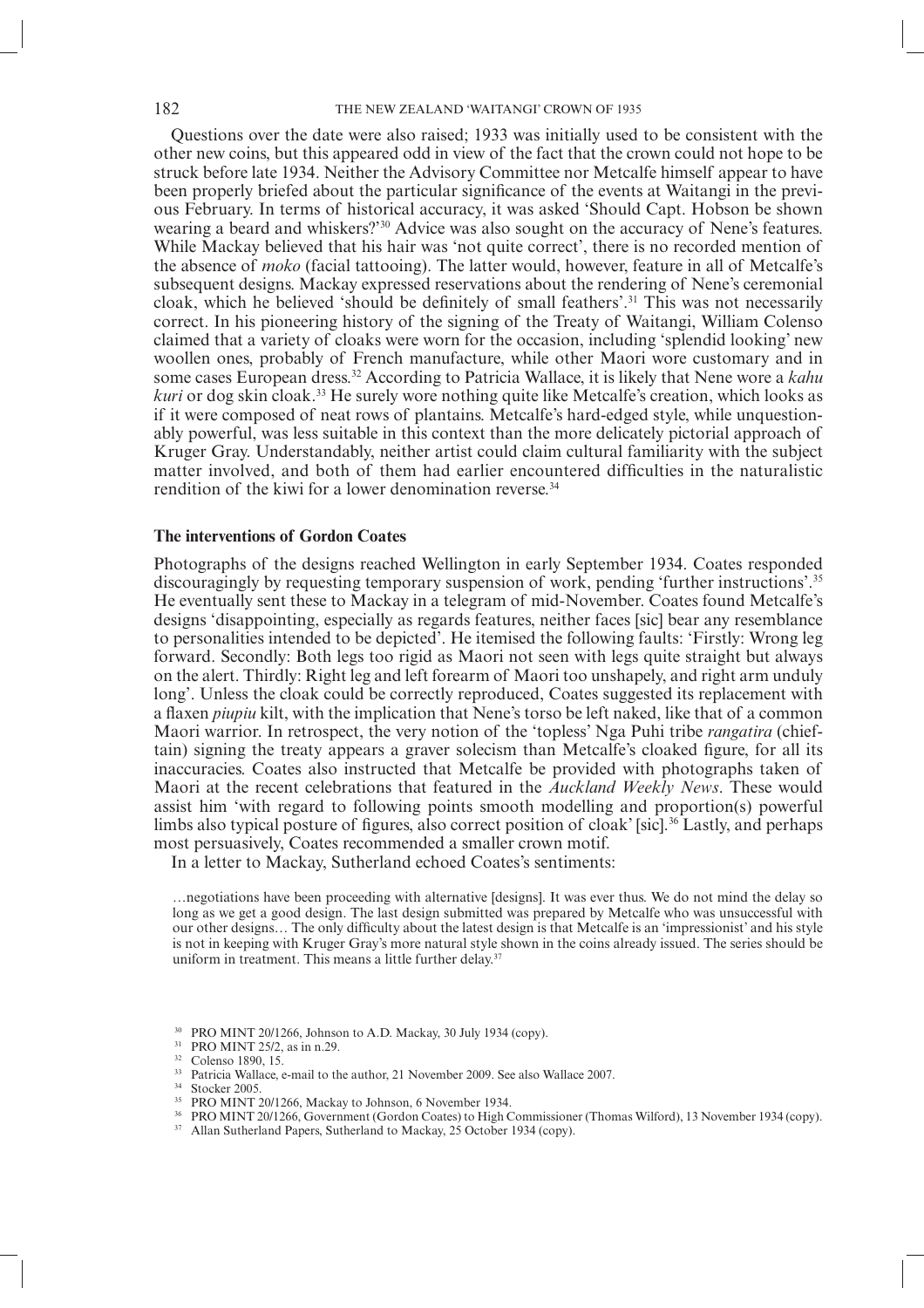While the 'impressionist' label would have probably baffled Claude Monet, Sutherland's wary conservatism towards what we would today call the Art Deco aesthetic is manifest. He had earlier criticised Metcalfe's unadopted designs for the reverses of the lower denominations on similar grounds, although he evinced respect for the artist in his correspondence with Johnson.<sup>38</sup> In later years Sunderland's stylistic conservatism proved decisive in the adoption of New Zealand's first decimal coins (1967), where James Berry's designs for the reverses were favoured over the more sophisticated modernism of Paul Beadle, Milner Gray and Eileen Mayo.<sup>39</sup>

#### **Metcalfe's modifications**

Meanwhile, unaware of Coates's moratorium, Metcalfe had been revising the model in the light of the July meeting of the Advisory Committee. Several of the objections coming from the New Zealand authorities no longer applied. In his new design, he replaced Nene's cloak with a *piupiu* and reversed the position of his legs, as well as introducing creases on Hobson's trousers to render them less tubular (Fig. 7). Hearing the latest requirements from Coates, Metcalfe told Johnson: '… if it were strongly felt that the crown should be smaller, I would alter it, but from a design point of view, not willingly'.40 He was obviously frustrated by his reliance on the response of Coates and the New Zealand committee, with the delays and setbacks that this entailed. Encouragement on the spot from Mackay carried limited clout in New Zealand. Metcalfe thus felt in need of 'someone who will decide what final amendments should be made' and suggested that the High Commissioner would be suitable for such a role. Had Metcalfe known it, Sir Thomas Wilford, then nearing the end of his term, would have proved no match for Coates.<sup>41</sup>



Fig. 7. Metcalfe, design for crown, July–September 1934.

Coates made his position clear in a telegram of 28 November, which bluntly stated: 'I am not prepared to accept present arrangement limbs and size of hands being quite unnatural and not typical Maori'.42 Johnson's response – directed at the patient Mackay – was caustic: 'I have no idea... in what way the limbs and size of Maori hands differ from those of ordinary human beings'.<sup>43</sup> A new model was clearly required. With Metcalfe's imminent departure for Iraq – where he would model the portrait of King Ghazi I for its coinage – one was hurriedly produced by mid-December. Johnson expressed 'sincere trust' that the new design would

- Allan Sutherland Papers, Sutherland to Johnson, 24 April 1936 (copy).
- See Stocker 2000.
- 40 PRO MINT 20/1266, Metcalfe to Johnson, 24 November 1934.
- 41 Stocker 2005, 150.
- 42 PRO MINT 20/1266, Coates to Wilford, 28 November 1934 (copy).
- 43 PRO MINT 20/1266, Johnson to Mackay, 30 November 1934 (copy).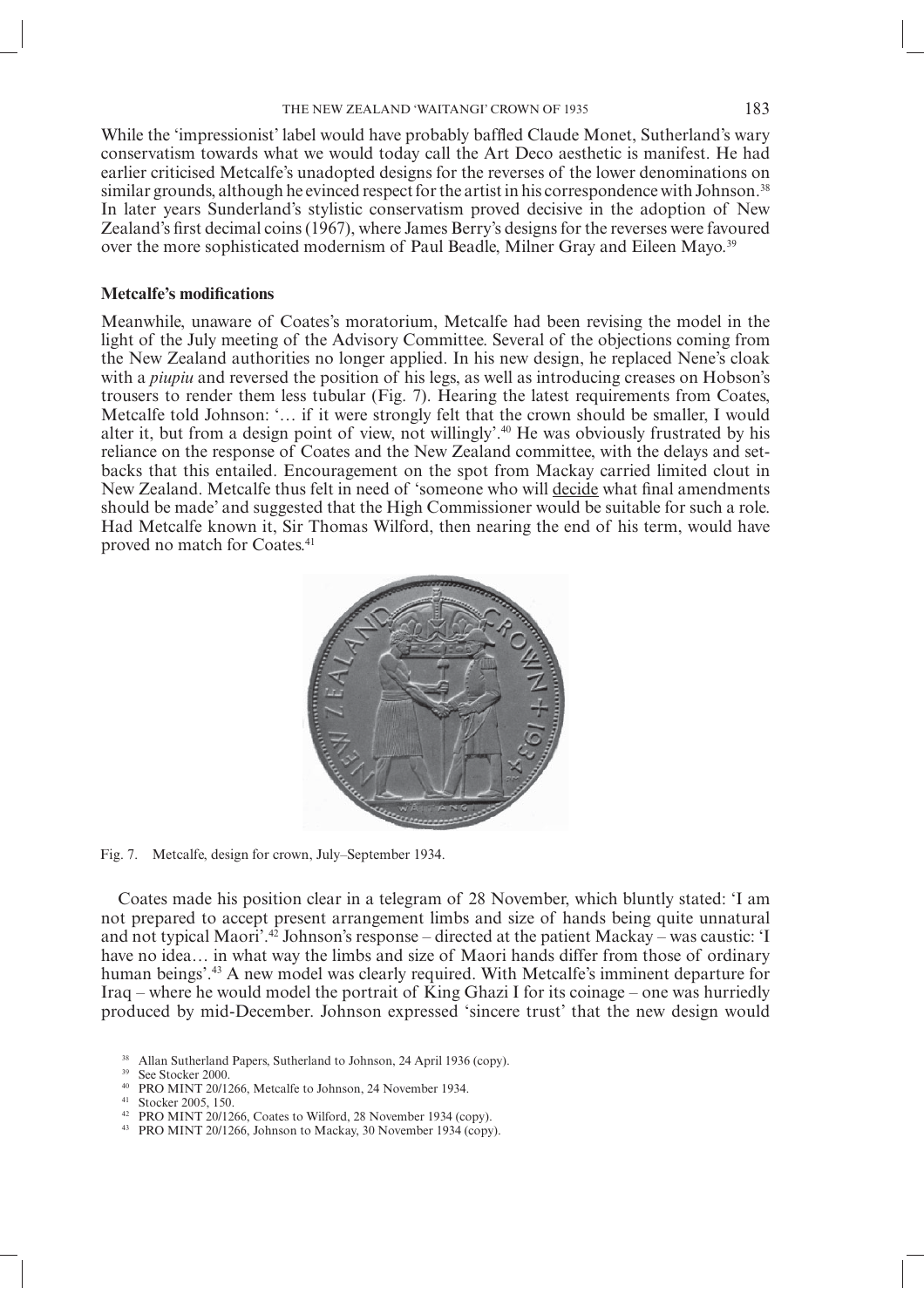finally be approved by Coates and the New Zealand committee: 'As they are now doubt aware, the preparation of this piece has given the artist a very great deal of trouble'.<sup>44</sup>

### **A further rejection**



Fig. 8. Metcalfe, design for crown, November–December 1934.

Metcalfe's revised model (Fig. 8) was evidently well received. In February 1935 Mackay reported to Johnson that 'cabled advice has been received from the Dominion today approving of the amended design and asking you to proceed with the work. The delay … is regretted, but apparently the NZ Committee is now satisfied'.<sup>45</sup> In May an order was processed by H.W.L. Evans, Superintendent at the Mint, for 345 specimen sets of the six denominations of 1935 coins, 95 of which would go into leather cases, as well as for a further 600 loose coins. The order further stated that 'the whole work should be completed as soon as possible'.<sup>46</sup> It was not. On his visit to the Royal Mint in the same month, Sutherland was 'shown a trial N.Z. crown piece', which Johnson 'wanted me to O.K., but I stated that the power rested with Mr. Coates'.47 The latter was on an emergency visit to London to safeguard Dominion meat export quotas. Johnson courteously but fatefully invited Coates to the Mint, suggesting 'you might perhaps like to come down here and strike the first piece'.<sup>48</sup> It was an exasperated Deputy Master who reported to Mackay several days later that 'Mr Coates and Miss Montague were 'not really satisfied with the legs and, in the circs [sic] shall do my best to persuade Metcalfe to make the necessary alterations'.<sup>49</sup> The Mint album bears the telltale documentation: '4<sup>th</sup> Design as finally adopted Not approved June 1935'.<sup>50</sup> One of the two known specimens of the rejected pattern coin is in the collection of the Reserve Bank of New Zealand, Wellington and is on permanent display there.<sup>51</sup>

Metcalfe produced a fifth and final model the following month (Fig. 9). It contained several significant modifications that probably stemmed from Coates's most recent criticisms. The date was changed to the current year, a move that later inadvertently annoyed the New Zealand government in view of the fact that 1934 had been the *annus mirabilis* in Waitangi's recent

- 44 PRO MINT 20/1266, Johnson to Mackay, 14 December 1934 (copy).
- 45 PRO MINT 20/1266, Mackay to Johnson, 19 February 1935.
- 46 PRO MINT 20/1266, Statement by H.W.L. Evans, 17 May 1935.
- 47 Allan Sutherland Papers, Sutherland to J. Rankine Brown, 9 October 1935 (copy).
- 48 PRO MINT 20/1266, Johnson to Coates, 6 June 1935 (copy).

49 PRO MINT 20/1266, Johnson to Mackay, 14 June 1935 (copy). In the same letter, Johnson indicated that Metcalfe was available 'to go and see Mr Coates', though no meeting was recorded. 'Miss Montague' was Coates's devoted private secretary and probable lover, Helen ('Tui') Montague. See Bassett 1995, especially at pp. 239–40.

**PRO MINT 7/43, 14.** 

51 For another pattern coin see Spink & Son (Australia) Pty Ltd, Catalogue of Important Australian and New Zealand Coins, Medals and Banknotes, 27 October 1977, lot 707. The present location of this coin is unknown.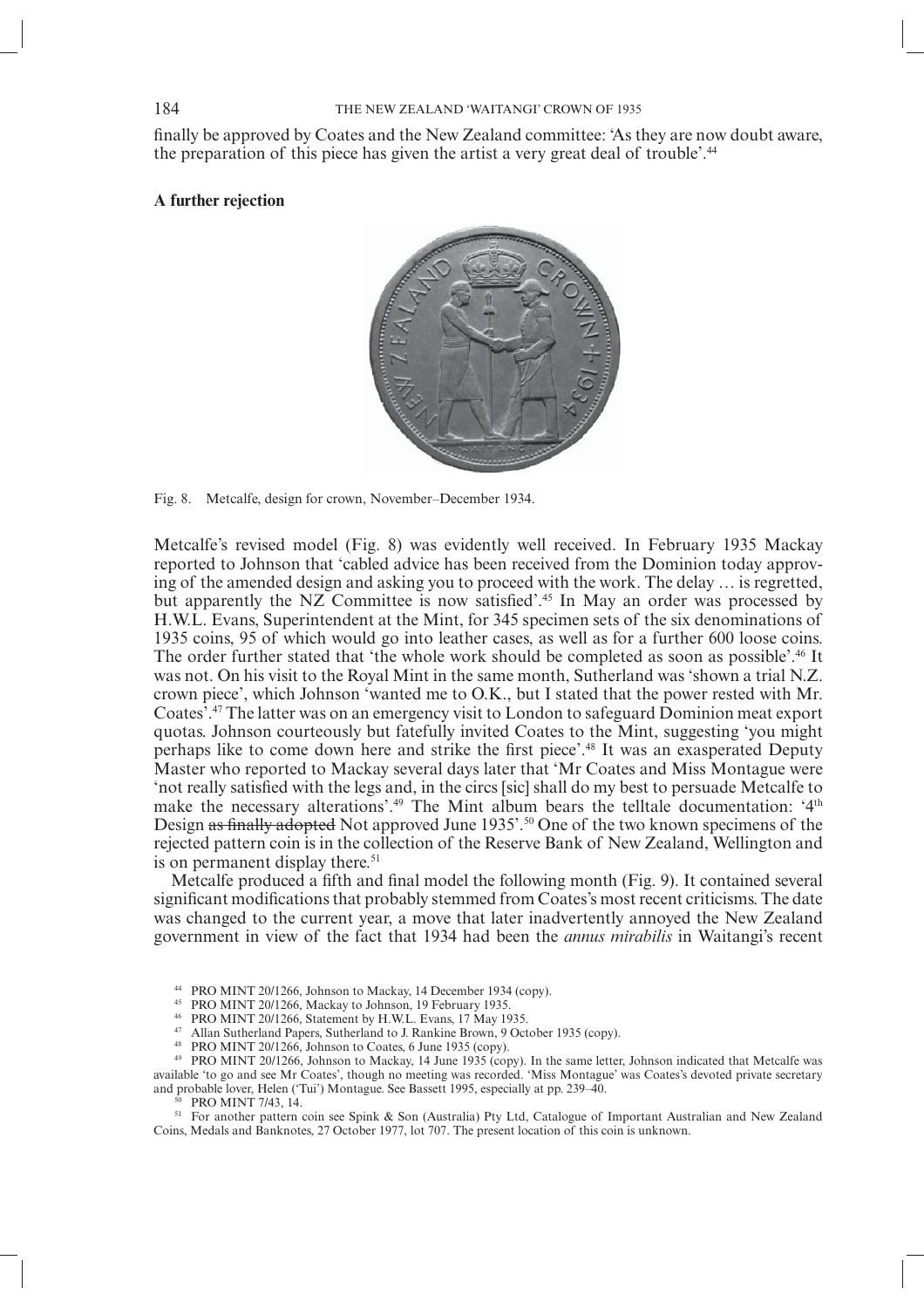history. The implication of the exergue inscription together with the date was that 1935 was somehow more significant.<sup>52</sup> In addition, Nene's *piupiu* was raised to above knee-length and was given horizontal banding. The crown motif was increased to a size somewhere between the early, large version engulfing the heads of the two figures and the recent version just clear of them and made at Coates's insistence. As a consequence, an uncomfortable formal collision occurs between Nene's staff (*taiaha*) and the crown. In August Metcalfe visited the Mint to inspect the reduction punch, 'which he approved (though he still dislikes the design)'.<sup>53</sup> His reaction was understandable, as the end result surely testifies more to Coates's fussiness and micromanagement than to any palpable aesthetic improvements.



Fig. 9. Metcalfe, final design for crown, June–July 1935.

#### **Acceptance and apathy**

By mid-October, three fresh specimen crowns were presented to the New Zealand High Commission for approval before the 945 then required were struck. In his response, Mackay indicated that authority was given to proceed with the order without waiting for the specimens to reach New Zealand. Ten more loose crowns were ordered and Mackay sympathetically told Johnson: 'You will doubtless not be sorry when the last case of Crown pieces finally leaves the Royal Mint'.<sup>54</sup> In the event, authorising the issue proved to be one of Coates's final acts as Minister of Finance. In late November his United-Reform coalition government was crushingly defeated by the Labour opposition in the general election.<sup>55</sup> There is no evidence of interest in the coin from Coates's successor as Minister of Finance, Walter Nash, although orders were made for a further 173 pieces during the course of 1936. Another mini-controversy erupted in February of that year, when H.G. Williams, proprietor of the New Zealand Coin Exchange, Dunedin, vociferously complained to the Secretary of the Treasury about the inadequate packaging of the crown pieces:

I was astounded to find the Crowns were made up in Parcels of 20 pieces without even a piece of paper in-between each Coin to keep them from rubbing together … These coins were made especially for collectors'

<sup>&</sup>lt;sup>52</sup> This appeared to have gone unnoticed until it was too late. The issue was raised by the Dunedin dealer H.G. Williams, who told A.D. Park that 'The New Zealand Crowns were originally to be dated 1933… Next it was decided to date them 1934 to conform with the Waitangi celebrations. Now they are issued dated 1935 with the word Waitangi which is definitely wrong. Then to complete the blunders they do not carry the artist's initials' (PRO MINT 20/1266, 7 February 1936 [copy]). William Perry apologetically acknowledged how 'This matter of a date is most unfortunate' but stated that the significance of 1934 'had been missed owing to the great delay which had occurred since ... the coin was first proposed'. (PRO MINT 20/1266, Perry to Mackay, 6 April 1936). 53 PRO MINT 7/43, 15.

<sup>54</sup> PRO MINT 20/1266, Mackay to Johnson, 16 October 1935.

<sup>&</sup>lt;sup>55</sup> Bassett 1995, 213-31.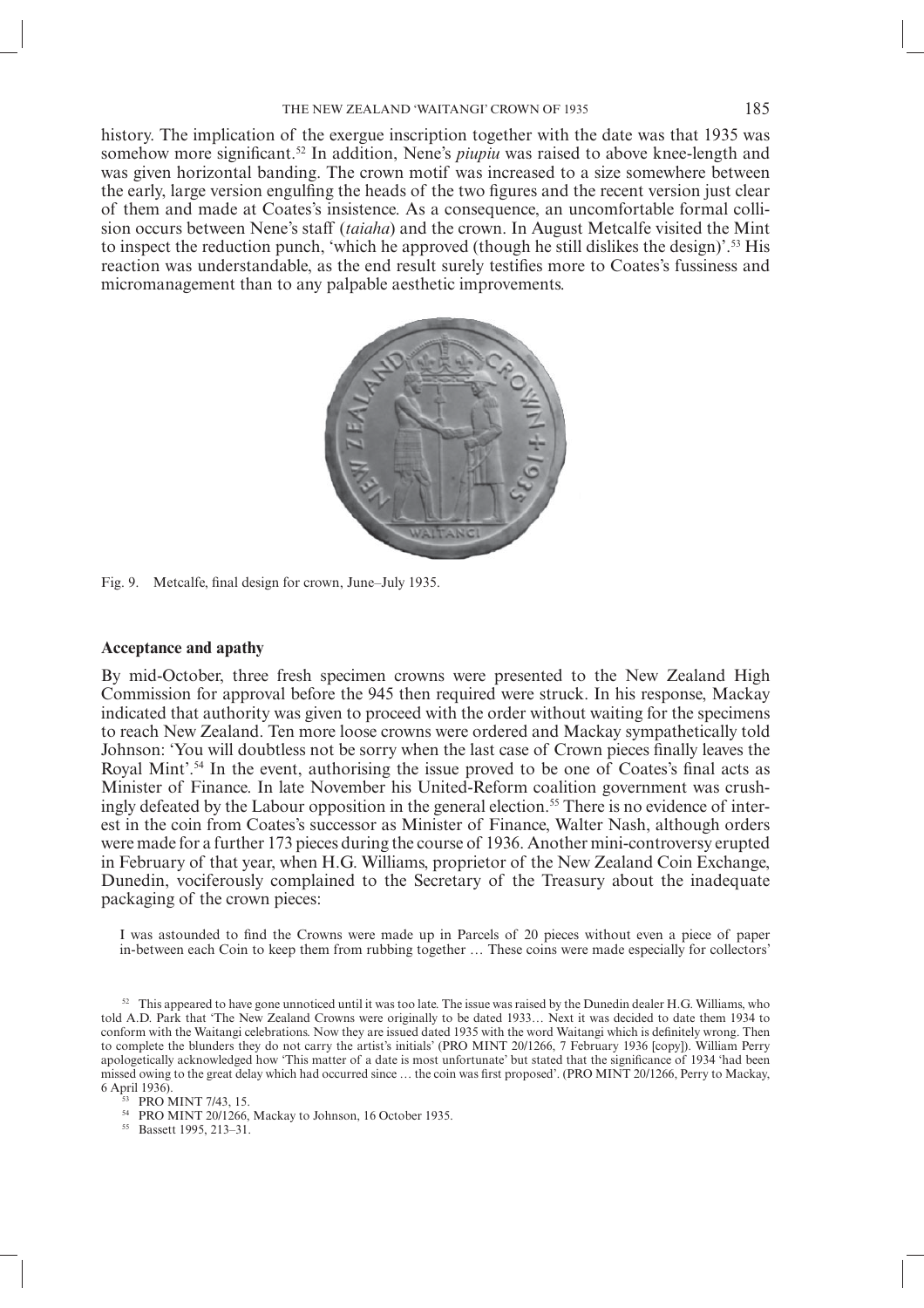use and were proofed for that purpose and an extra charge of 50% was made. I have gone carefully through the 200 I have and cannot find one piece an advanced collector would with pleasure put into his cabinet.<sup>56</sup>

The complaint was answered at the Mint by William Perry, who explained that these were among the 610 that had been ordered as 'ordinary coins' and not as '… specimen pieces. If they had been ordered as specimens they would have been struck with polished dies, individually examined for defects, and each packed separately into a cardboard box'. Perry recognised that loose coins, especially large crowns, were potentially vulnerable to scratching.57 Evidently Williams, the archetypal Kiwi huckster, was engaged in making up sets of uncirculated coins obtained from the bank and then selling them in boxes as specimen sets at eighteen shillings apiece. As such activity constituted 'competition with the genuine specimen sets issued officially' it seemed 'fortunate that he has encountered difficulties in his activities'.<sup>58</sup>

Why were so few Waitangi crowns issued? In retrospect, it seems puzzling that all parties concerned – whether Johnson and Mackay in London, or Coates and Sutherland in Wellington – should have expended so much energy on such a limited release. One thousand, one hundred and twenty-eight coins represent a massive reduction from the ten thousand that Sutherland had initially envisaged. They certainly failed to earn the Treasury the profi t that he had so confidently predicted. Due to the 'very small number of crown pieces ordered the cost per piece was necessarily high'; artist's fees and work on the die cost over three shillings per coin.59 One immediate question that was never satisfactorily resolved was whether the crown was intended as 'a commemoration of the signing of the Treaty of Waitangi', as Coates had originally suggested in April 1934, or whether it would serve as the largest, highest value and most prestigious value coin of a complete set of distinctive New Zealand silver denominations.60 In an article published in the *New Zealand Numismatic Journal*, Michael Humble claimed that it was 'not surprising' that so few coins were struck: 'Not only were there few coin collectors in New Zealand (the membership of the Numismatic Society was 110 at this time), but the country was in the middle of the Depression and few people had spare money to buy souvenir coin sets'.<sup>61</sup> The price of loose crowns at 7*s*. 6*d*. apiece represented a fifty per cent premium on face value, while the 365 proof sets of 1935 silver coins cost a relatively steep 18*s*. 6*d*. mounted on cardboard and 25*s*. encased in leather. Yet the argument of unaffordability is not entirely convincing. By late 1935, New Zealand had emerged from the worst of the Depression. Although the incoming Labour Government has traditionally taken credit for this achievement, revisionist history has stressed Coates's underrated role in preparing the ground for economic recovery.62

Instead, I would argue that aesthetic responses to the coin – or rather the lack of them – were a major explanatory factor. Sutherland's belief that the potential visual attractiveness of such a coin would stimulate demand was surely right; but this could apply in reverse were the actual product disappointing. Furthermore, with the death of George V on 20 January 1936, which coincided almost exactly with its arrival in New Zealand, the coin – at least on its obverse side – had become instantly obsolescent. Press interest in it was in any case minimal. A single illustration of the crown, with a brief descriptive caption, appeared in Wellington's morning newspaper, the *Dominion* in January 1936, but there is little or no further recorded coverage elsewhere.63 Perhaps this illustrates apathy rather than antipathy. Anecdotal evidence from the (later Royal) Numismatic Society of New Zealand's oldest surviving member,

60 PRO MINT 20/1266, Coates to Wilford, memorandum, 13 April 1934 (copy).

<sup>56</sup> PRO MINT 20/1266, H.G. Williams to A.D. Park, 7 February 1936 (copy). In a draft letter to Johnson, Sutherland confirmed that 'naturally it was a shock to receive them loose jingling in a bag like ordinary currency... I endeavoured to quieten complaint by insuring [sic] [New Zealand Numismatic Society] members that some misunderstanding had occurred and that you and the Treasury were not to blame'. (Allan Sutherland archives, 24 April 1936).

 $57$  PRO MINT 20/1266, W. Perry to Mackay, 6 April 1936 (copy).

<sup>58</sup> PRO MINT 20/1266, C.F. Barrett, memorandum, 28 May 1936.

<sup>59</sup> PRO MINT 20/1266, C.F. Barrett, memorandum, 28 May 1936.

<sup>61</sup> Humble 1992, 15.

<sup>62</sup> Bassett 1995, 193–212.

<sup>63</sup> *Dominion*, 25 January 1936.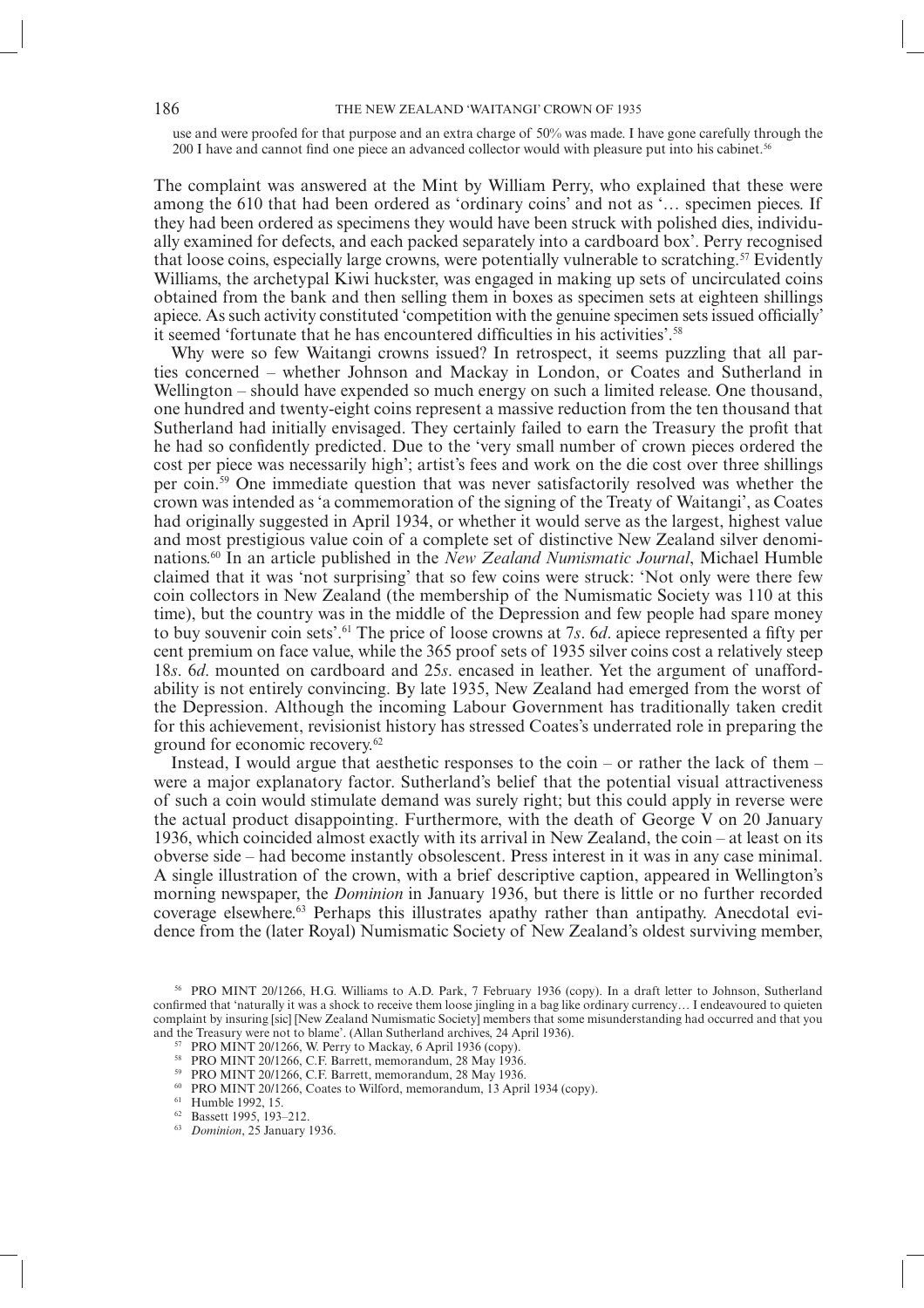George Barr (b. 1916), recalls his friend John Lawson, a Bank of New Zealander teller, being instructed to sell five crown pieces. Saving one for himself, Lawson targeted public houses in the Wairarapa, where the response was lukewarm.64 The paucity of requests from the Reserve Bank of New Zealand for specimen crown pieces during the late 1930s and early 1940s lends further support to this argument. By contrast, the 1940 commemorative half-crown (Fig. 10), which had a minting of 100,800, rapidly disappeared from circulation into coin collections. Its availability at face value doubtless contributed to this. Significantly, its design by Berry's friendly rival Leonard Cornwall Mitchell – with adaptations by Metcalfe – while somewhat finicky, is far prettier than that of its bigger, elder and scarcer sibling.<sup>65</sup> The relative aesthetic mediocrity of the crown probably did little to make it coveted for a number of years yet. The value of 'this beautiful specimen of the Numismatic Art', as E.J. Arlow described it in the *New Zealand Numismatic Journal*, stood at a fairly modest £30 in 1960.66 Comparing it with equivalent Canadian and American silver coins, Arlow implied that the crown's rarity should make it command a far higher price. History has subsequently vindicated him; by 1984, the coin enjoyed a catalogue value of  $NZ$  4,000 (£1,700)<sup>67</sup> and one graded as extremely fine fetched \$NZ 8,750 just before the time of writing.68



Fig. 10. L.C. Mitchell and Percy Metcalfe, 1940 half-crown (diameter 32 mm).

#### **A numismatic embarrassment?**

In the short term, response to the crown and its design appears to have been one of illconcealed embarrassment, which was felt by all major players. Metcalfe, as stated above, disliked it. References to the coin in the recorded minutes of the New Zealand Numismatic Society were few. Pointedly, a few weeks after its arrival, 'The design of the Crown piece was not discussed' at the March 1936 meeting.<sup>69</sup> In October, the architect and numismatist Percy Watts Rule contrasted what he called the 'excellent' lower denominations with 'the only disappointment in the N.Z. set ... the Crown piece (the only one not by Kruger Gray). The flat wooden figures might be historic, but they were not artistic'.<sup>70</sup> Sutherland echoed these comments in a letter to Johnson: 'The final result is pleasing and historic, but I cannot help thinking that Mr. Metcalfe was not happy with the composite design. It is certainly not his best work, but admittedly he had to please others' – Sutherland included.<sup>71</sup> In response, while he

- George Barr, interviewed by Mark Stocker, 20 January 2010.
- 65 For the half-crown see Sutherland 1941, 278–9; Hargreaves 1972, 155–6.
- 66 E.J.A. 1960, 291.
- 67 J.N.L. Searle, 'The Money in Our Pockets', in Tye 1984, 143. Searle considerably exaggerates Berry's role in the design of the final product.
- <sup>68</sup> *http://www.trademe.co.nz/Antiques-collectables/Coins/New-Zealand-Predecimal/Crowns/auction-259011295.htm* (accessed 23 December 2009).
	- Royal Numismatic Society of New Zealand 2005,  $27<sup>th</sup>$  meeting, 19 March 1936.
	- <sup>70</sup> Royal Numismatic Society of New Zealand 2005, 34<sup>th</sup> meeting, 19 October 1936.
	- 71 Allan Sutherland Papers, Sutherland to Johnson, 24 April 1936 (copy).